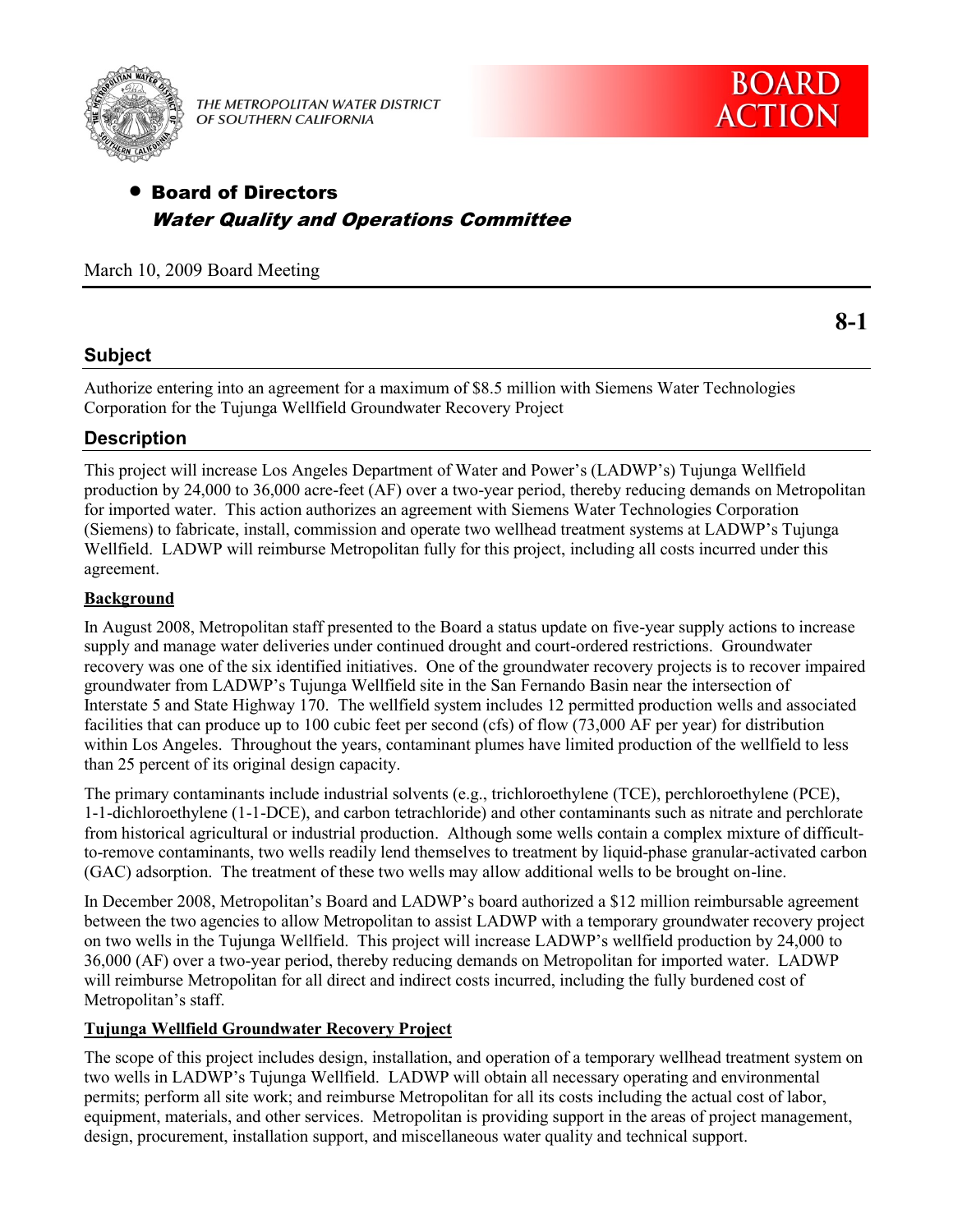A feasibility assessment based on known hydrology and water quality conditions has been completed by Metropolitan and approved by LADWP. The recommended treatment system includes wellhead treatment with centrifugal separators and liquid phase GAC adsorption vessels. It is expected that the treatment system can be on-line by the target date of September 2009.

### **Tujunga Wellfield Equipment Agreement**

Selection of a vendor to provide the GAC system for the two Tujunga wells followed a competitive best-value award process. In January 2009, a Request for Proposal (RFP) was issued for the design, fabrication, installation, testing, commissioning, and operation and maintenance for two GAC wellhead treatment systems in the Tujunga Wellfield. Two firms responded by the deadline. Each proposal was evaluated according to the criteria established in the RFP. An interdisciplinary panel determined that Siemens was the most qualified respondent and that the proposed Siemens' GAC system provides the best value in meeting the treatment and operational requirements of the two Tujunga wells.

This three-year agreement includes a base cost for detailed design, equipment fabrication, training, start-up and commissioning of two GAC wellhead treatment systems. The installation component of the work will be competitively bid by Siemens and awarded to the lowest responsive bidder. Since actual GAC usage will vary with water quality and water demand, a unit price of \$1.39 per pound of GAC was established for the first year.

Following is a breakdown of projected costs for this agreement:

| Base cost including design, equipment fabrication, and start-up                                                     | \$4.00 million                                     |
|---------------------------------------------------------------------------------------------------------------------|----------------------------------------------------|
| Estimated cost for installation<br>Estimated GAC and operation & maintenance costs<br>Agreement not-to-exceed total | \$0.65 million<br>\$3.85 million<br>\$8.50 million |

Based on these equipment and operating costs, the cost to produce 24,000 to 36,000 AF is approximately \$470 to \$665 per AF, which includes \$37 per AF for pumping energy per well. Actual costs incurred will depend on the change-out frequency of the GAC. Upon completion of the two-year period, LADWP could continue to operate the wells beyond the initial two-year evaluation period with the approval of the California Department of Public Health.

### **Summary**

This action authorizes the General Manager to enter into an agreement with Siemens in an amount not to exceed \$8.5 million for the Tujunga Wellfield Groundwater Recovery Project. This action does not appropriate funds, as the costs incurred for the Tujunga Project are fully reimbursable by LADWP. See **[Attachment 1](#page-3-0)** for a location map.

This project is consistent with Metropolitan's goals for sustainability by protecting water quality and utilizing local water sources in order to maintain reliable water deliveries in the future.

## **Policy**

Metropolitan Water District Administrative Code Section 4209: Contracts for more effective use of water resources

Metropolitan Water District Administrative Code Section 8121: General Authority of the General Manager to Enter Contracts

Metropolitan Water District Administrative Code Section 8149: Best Value Procurement

## **California Environmental Quality Act (CEQA)**

CEQA determination for Option #1:

The proposed action is exempt under the provisions of CEQA and the State CEQA Guidelines. The proposed action involves the funding and minor alterations of existing private or public facilities, along with minor modifications in the condition of land, water, and/or vegetation which do not involve removal of healthy, mature,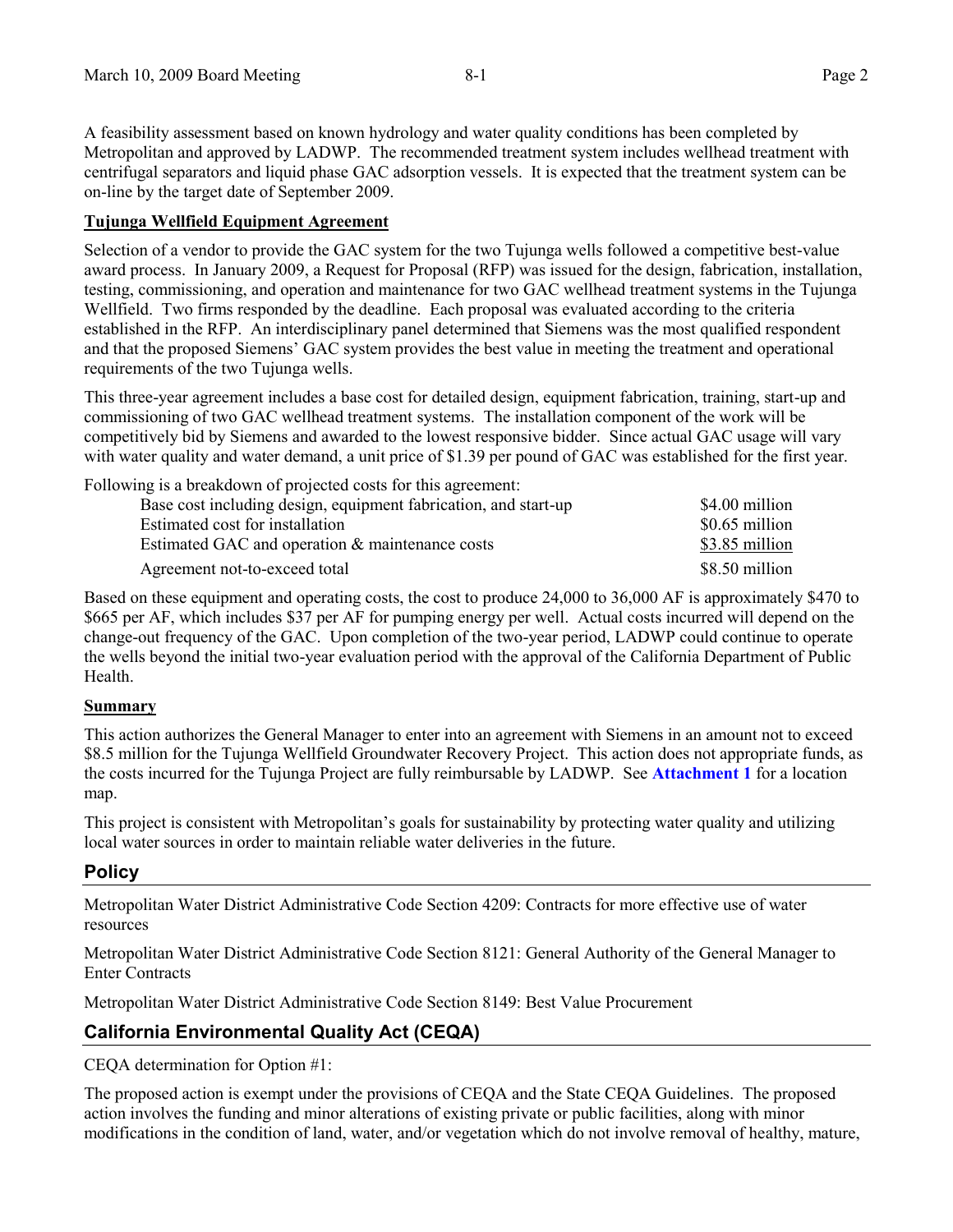scenic trees. These activities would not result in significant impacts to the physical environment. Accordingly, the proposed action qualifies under Class 1, Class 4 Categorical Exemptions (Sections 15301 and 15304 of the State CEQA Guidelines) and Section 15061(b)(3) of the State CEQA Guidelines.

The CEQA determination is: Determine that pursuant to CEQA, the proposed action qualifies under three Exemptions (Class 1, Section 15301, Class 4, Section 15304 and Section 15061(b)(3) of the State CEQA Guidelines).

CEQA determination for Option #2:

None required

#### **Board Options**

#### **Option #1**

Adopt the CEQA determination and authorize the General Manager to enter into an agreement with Siemens Water Technologies Corporation in an amount not to exceed \$8.5 million.

**Fiscal Impact:** None.December 2008 board action provided \$12 million in funding through a reimbursable agreement with LADWP for this agreement and other project costs.

**Business Analysis:** This option will accelerate the production of groundwater and reduce water demands on Metropolitan by up to 36,000 AF over a two-year period**.**

#### **Option #2**

Do not authorize an agreement with Siemens Water Technologies Corporation

### **Fiscal Impact:** None

**Business Analysis:** This option will forego an opportunity to recover groundwater supplies and increase water supply reliability in Metropolitan's service area.

### **Staff Recommendation**

Option #1

2/24/2009 *James F. Green Date*

*Manager, Water System Operations*

2/24/2009 *Jeffrey Kightlinger General Manager Date*

## **Attachment 1 – [LADWP's Tujunga Wellfield Location Map](#page-3-0)**

BLA #6407